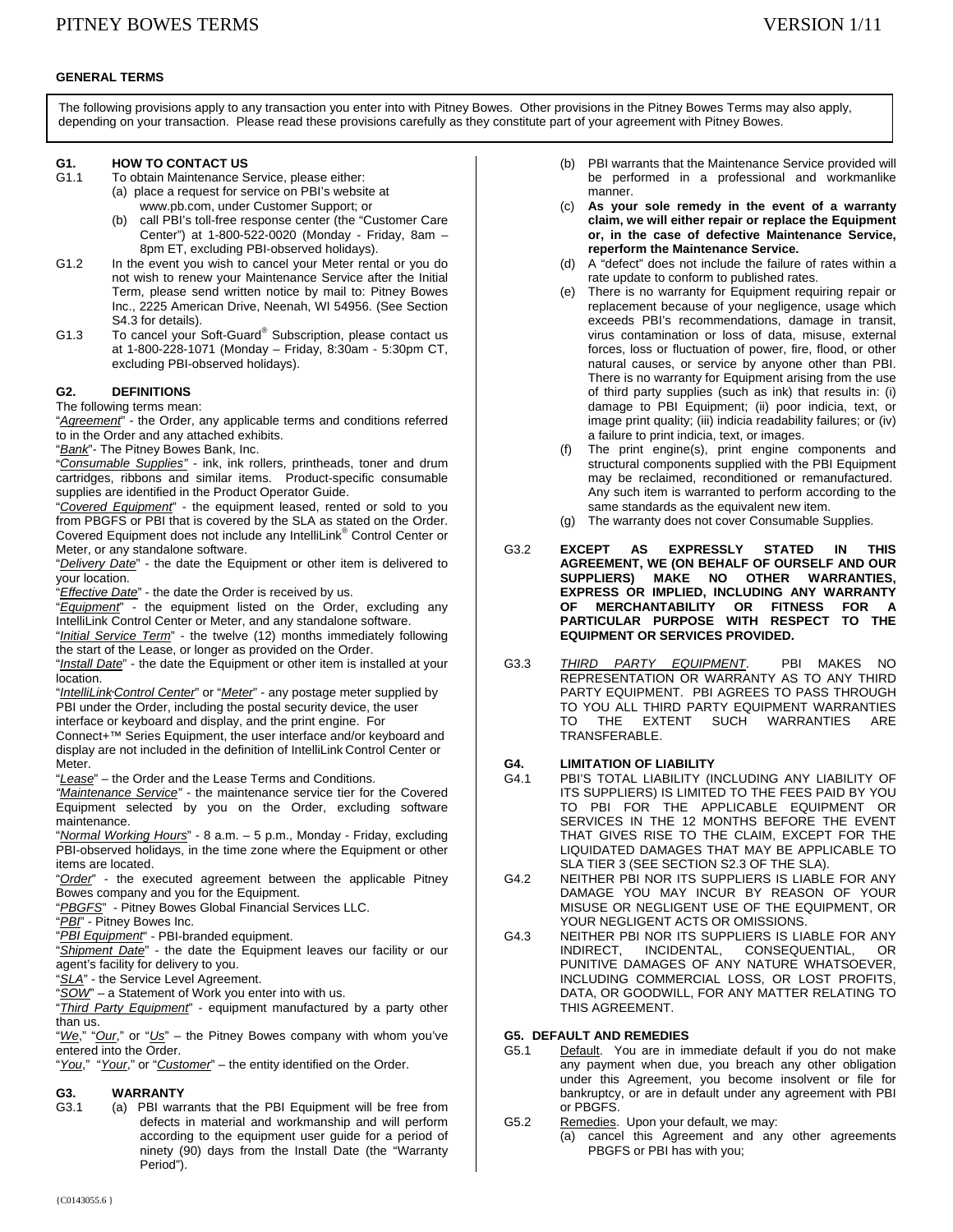- (b) require immediate payment of all payments due under a Lease(s) or other agreements, whether accrued or due in the future;
- (c) disable the IntelliLink Control Center or Meter;
- (d) require you to return the Equipment and IntelliLink Control Center or Meter;
- (e) if you do not return the Equipment and IntelliLink Control Center or Meter, require you to make immediate payment of an amount equal to the remaining value of the Equipment, IntelliLink Control Center or Meter at the end of the Lease Term, as determined by us;
- (f) charge you a late charge for each month that your payment is late;
- (g) charge you interest on any late payment from its due date until paid in full at the lesser of 18% per year or the maximum rate allowed by law;
- (h) charge you a check return fee for payments made by you with insufficient funds;
- (i) reasonably attempt to mitigate our damages and costs in the event of your default, although you acknowledge that we are not obligated to do so; and
- (j) pursue any other remedy, including repossessing the Equipment without notice to you. By repossessing the Equipment, IntelliLink Control Center or Meter, we are not waiving our right to collect the balance due.
- G5.3 Enforcing Our Rights. You agree to pay all our costs, including attorneys' fees, in enforcing our rights under the Agreement with you.
- G5.4 Suspension of Services. PBI reserves the right to suspend any services during any period in which your account is more than thirty (30) days past due.

# G6. **TAXES**<br>G6.1 You ag

You agree to pay Pitney Bowes Global Financial Services LLC, Pitney Bowes Inc. and any affiliates thereof (collectively, "Pitney Bowes") for all charges and taxes (other than taxes on or measured by net income), to calculated as set forth below, related to the Lease or based on or measured by the lease transaction, payments under the Lease, the Equipment or Equipment location, the Meter or Meter location or services provided in connection with the lease transaction, including but not limited to sales/use and property type taxes. Pitney Bowes will determine the value of the Equipment, the value of the Meter and the amount of such taxes to be charged to you. Such determinations will reflect a reasonable value of the Equipment or of the Meter or the actual taxes and depreciation thereon. The taxes and depreciation to be charged on the Equipment and the Meter may reflect certain average tax rates, different depreciation schedules or some other calculation. You agree to pay a processing, billing and tracking fee and administrative charge to be determined by Pitney Bowes which may not bear a relationship to the tax charged or services performed, but such fee and charge shall in no event exceed in the aggregate \$35 for each year for each Lease schedule.

## **G7. EMBEDDED SOFTWARE**

## **SERVICE LEVEL AGREEMENT (SLA)**

G7.1 The PBI Equipment may contain embedded software. You agree: (i) that PBI and its licensors own the copyrights and other intellectual property in and to the embedded software; (ii) that you do not acquire any right, title or interest in or to the embedded software; (iii) only to use the embedded software with the PBI Equipment in which the embedded software resides; (iv) that you may not copy the embedded software; (v) that you may neither modify nor create derivative works of the embedded software (vi) that you may neither distribute nor disclose the embedded software (or any portion thereof) to any other person; (vii) that you may not translate, de-compile, disassemble, or otherwise attempt to unbundle, reverse engineer or create derivative works of the embedded software, except as permitted by applicable law; and (viii) that you may not export the embedded software in contravention of applicable export control laws. The embedded software contains third party software. Notwithstanding the above, this section does not modify any terms that may accompany such third party software.

# **G8. INTERNET ACCESS POINT**<br>G8.1 The Connect+ Series Equipm

The Connect+ Series Equipment may use an internet access point (e.g., wireless router) provided by us. You may only use this access point for connectivity between the Connect+ Series Equipment and the internet and for no other purpose. You agree to pay all costs associated with use of the access point in violation of this restriction.

### **G.9. MISCELLANEOUS**

- G9.1 Force Majeure. We are not responsible for any delay or failure to perform resulting from causes beyond our control.
- G9.2 Assignment. You may not assign this Agreement without our prior written consent, which consent shall not be unreasonably withheld. Any purported assignment is void.
- G9.3 No Right to Setoff. Payments are not subject to setoff or reduction.
- G9.4 Legal Action. ANY LEGAL ACTION YOU FILE AGAINST US MUST BE STARTED WITHIN ONE (1) YEAR AFTER THE EVENT GIVING RISE TO YOUR CLAIM. YOU WAIVE ANY RIGHT TO TRIAL BY JURY IN ANY ACTION ARISING OUT OF THIS AGREEMENT.
- G9.5 Merger; Amendment; Severability. The Agreement incorporates all of the terms agreed by both parties and can only be changed by written agreement. You may use a purchase order to offer to obtain Equipment or services but you agree that none of the provisions of your purchase order will add to, modify or supersede these provisions unless we expressly agree in writing. If one or more provisions of this Agreement are deemed to be invalid or unenforceable, the remaining provisions will not be affected.
- G9.6 Survival. Our respective rights and obligations under Section G4 (Limitation of Liability), G5 (Default and Remedies) and G6 (Taxes) survive termination of the Agreement.
- G9.7 Choice of Law. This Agreement shall be governed and construed in accordance with the laws of the State of Delaware without regard to its conflicts of laws principles.

The following provisions describe the Service Level Agreement ("SLA") tiers that PBI offers on Covered Equipment (excluding software). The SLA tier you select will be listed on the Order. A separate Software License and Maintenance Agreement ("SMA") covers software maintenance and will be attached to the Order if you are acquiring software.

#### **S1. DEFINITIONS**

All capitalized terms that are not defined in these provisions are defined in the "Definitions" section of the Pitney Bowes Terms.

#### **S2. SERVICE LEVEL TIERS**

The following describes the three SLA tiers offered by PBI for the Covered Equipment.

S2.1 Tier 1

 (a) *General*. Under Tier 1, PBI will provide at its option either repair or replacement services for the Covered Equipment during the Initial Service Term or any

Renewal Service Term (the "Maintenance Service Term"). You are also entitled to two preventative maintenance service calls per calendar year. PB will notify you when preventative maintenance is due or preventative maintenance service calls may be made at your initiation

- (b) *Obtaining Service*. You can obtain service online or by telephone as set forth in the "How to Contact Us" section of the Pitney Bowes Terms.
- (c) *Replacement Service*.
	- (i) If PBI determines that replacement is necessary, PBI will, at no additional cost, promptly ship new,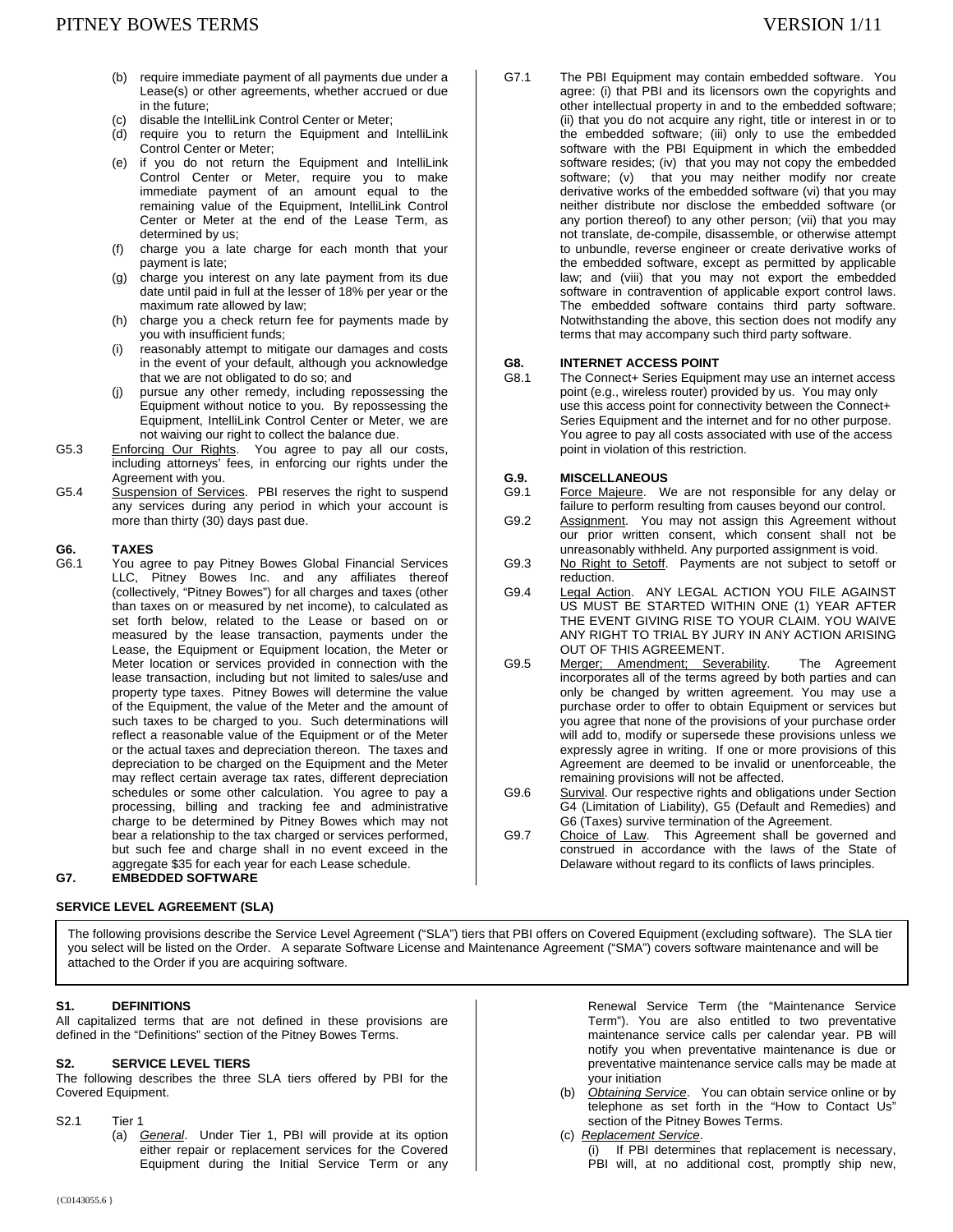reconditioned, or remanufactured equipment of the same or a functionally equivalent model to replace the affected Covered Equipment.

(ii) Within five (5) days of receiving the replacement equipment, you must pack the Covered Equipment to be replaced in the shipping carton that contained the replacement equipment, place the pre-paid return address label on the carton, and return it to PBI.

(iii) You are responsible for the return of Covered Equipment until PBI receives it.

(d) *Repair Service*.

(i) If PBI determines that repair service is necessary, PBI may provide repair by remote access, diagnostics and coordinated remote service, or by on-site repair service.

(ii) Repair service is provided only for damage resulting from normal wear and tear. Repair service may include the use of new, reconditioned, or remanufactured parts and assemblies.

(iii) PBI will provide parts or assemblies for discontinued equipment (or equipment not marketed as new) only if available.

(iv) If PBI deems it necessary, PBI will dispatch a service technician to arrive at your location for on-site service. You will not incur hourly charges unless service is performed outside Normal Working Hours, which will be done only with your consent.

#### S2.2 Tier 2

- (a) If you select Tier 2, we will provide the following support:
	- All coverage provided under Tier 1, PLUS:
	- (ii) *Ongoing Equipment Training Services*. PBI will provide the following training. PBI will schedule the training at a time convenient for you and PBI. Training will include an overview for the operator(s) on how to use the Covered Equipment. The number of training sessions that are included during each twelve (12) month period during the Maintenance Service Term are as follows:
		- (1) Mail finishing products (which includes Meters and scales) - up to six (6) training sessions;
		- (2) Mail finishing accounting software solutions up to four (4) training sessions;
		- (3) Mail creation hardware products (which includes tabletop folders, tabletop inserters, and address printers) - up to four (4) training sessions; and
		- (4) Distribution solutions hardware products up to four (4) training sessions.<br>tional Covered Items. PBI will provide
	- (iii) **Additional Covered Items.** printheads for Meters or Covered Equipment without additional charge.
- S2.3 Tier 3

(a) If you select Tier 3, PBI will provide the following support:

- (i) All coverage provided under Tier 1 and Tier 2, PLUS:
- (ii) *Preventive Maintenance Services*. (1) PBI will perform maintenance on the Covered Equipment at regular intervals.
- (iii) *Response Time Commitment*.
- (1) If PBI determines that on-site service is necessary, PBI will use commercially reasonable efforts to have a service technician on-site within four (4) hours (during Normal Working Hours only) of PBI's receipt of the call at the Customer Care Center (the "Response Time Commitment").
- (2) The Response Time Commitment relates solely to the arrival of a technician at your location; it is not a guaranteed resolution of the problem within the four (4) hour time period, nor does it guarantee that all parts necessary to make a repair will be on-site within this time frame.
- (3) The Response Time Commitment does not apply to Service designated as service by replacement, software maintenance, preventive maintenance, operator training, or other services not essential to repair the Covered Equipment. These services will be scheduled in advance.
- (4) If the Covered Equipment is moved from its original location, PBI may remove the Response Time Commitment. If this happens, you will receive a refund equal to the difference between the cost of the Response Time Commitment and the cost of maintenance coverage without this obligation.
- (iv) *Liquidated Damages for Failure to Meet Response Time*.
- (1) PBI agrees that if it does not meet the Response Time Commitment, PBI will provide you with a credit equal to six (6) months of the cost of the premium of the Response Time Commitment.
- (2) You must use a credit request form in order to request a credit. You may obtain a credit form from your service technician or by calling the Customer Care Center. The credits are limited to credits for two (2) failures to meet the Response Time Commitment in any twelve (12) month period during the Maintenance Service Term. **The remedies described in this Section are your sole remedy for PBI's failure to meet the Response Time Commitment**.

#### S2.4 Connect+ Advantage

- (a) If you select Connect+ Advantage, PBI will provide the following support:
	- (i) All coverage provided under Tier 2 PLUS:
- (ii) If you select Tier 3 in addition to Connect+ Advantage, coverage provided under Tier 3.
- (b) Connect+ Advantage is only available for items listed with a # next to the description.

# **S3. FEES**<br>S3.1 You w

- You will pay the fees for the Initial Service Term, and any Renewal Service Term(s). These fees are incorporated into your payment cycle (e.g., Quarterly Payment for leased equipment).
- S3.2 *Late Fees*. Our remedies for your failure to pay on time are set forth in the "Default; Remedies" section of the Pitney Bowes Terms.
- S3.3 *Fees for Services Not Covered by this SLA.* If the service technician provides service for repairs caused by one of the conditions listed in Section S6.1(a)(ii), PBI will charge you for the service at PBI's current hourly rates and for any required parts.

#### **S4. MAINTENANCE SERVICE**

- S4.1 *Term*. PBI will provide you with Maintenance Service for the Initial Service Term and any Renewal Service Terms.
- S4.2 *RENEWAL SERVICE TERM(S)*. MAINTENANCE SERVICE AUTOMATICALLY RENEWS FOR CONSECUTIVE ONE (1) YEAR TERMS (EACH, A "RENEWAL SERVICE TERM"), UNLESS:
	- (a) YOU TERMINATE MAINTENANCE SERVICE AS SPECIFIED IN SECTION S4.3 AT LEAST SIXTY (60) DAYS PRIOR TO THE RENEWAL OF THE TERM; OR
	- (b) YOUR LEASE EXPIRES OR IS TERMINATED (IN WHICH CASE, THE MAINTENANCE SERVICE TERM WILL TERMINATE ON THE SAME DAY AS THE LEASE); OR
	- (c) THE RENEWAL IS PROHIBITED BY APPLICABLE LAW.
- S4.3 *Ending Your Maintenance Service*.
	- (a) If you do not wish to renew Maintenance Service, you must deliver a written notice (including your account number) (the "Termination Notice") by certified mail to the address listed in the "How to Contact Us" section of the Pitney Bowes Terms. Your Termination Notice must include your customer account number and lease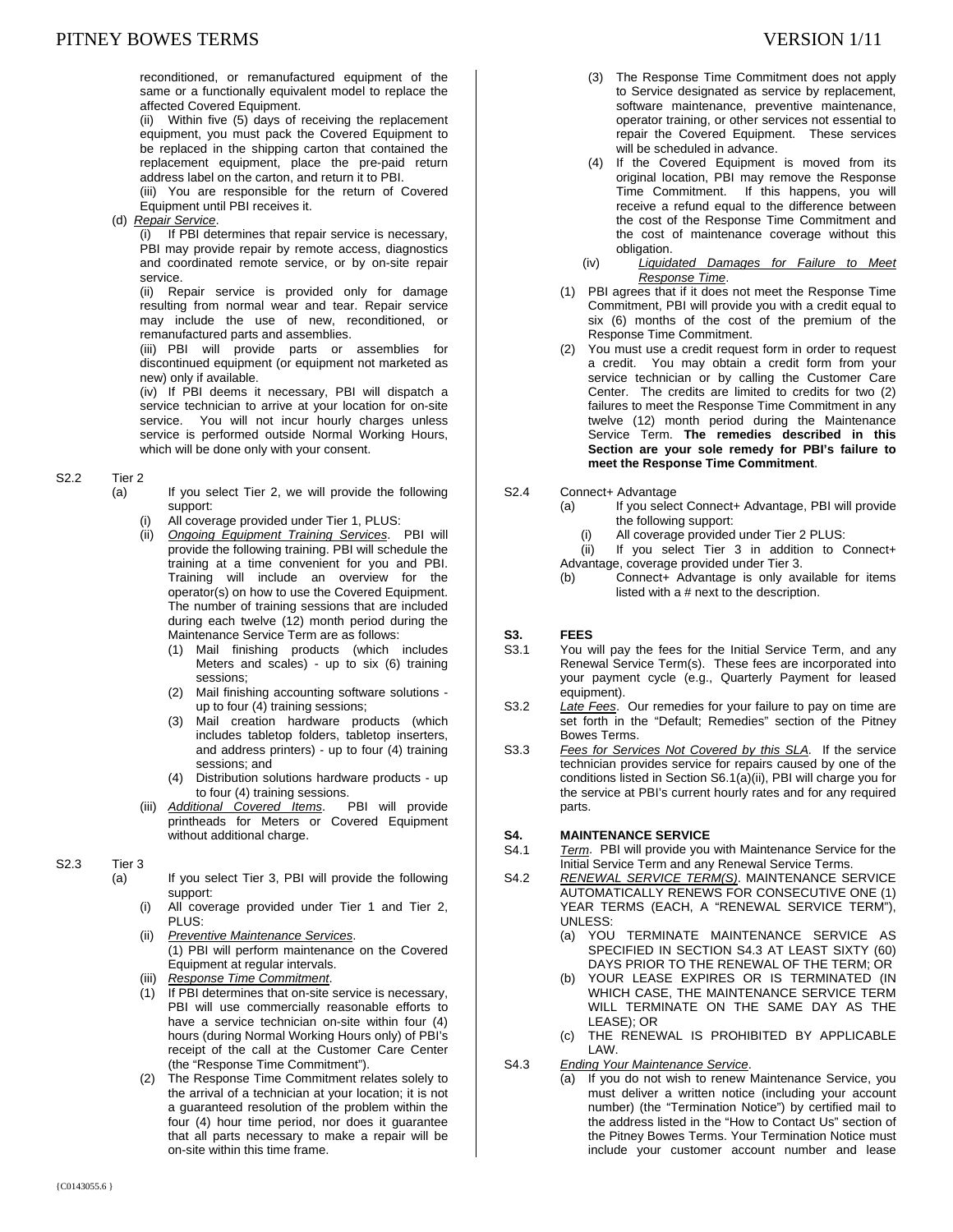number (if applicable), and is effective ten (10) business days after PBI receives it.

(b) PBI reserves the right not to renew your SLA at any time and for any reason.

S4.4 *Maintenance Service Changes*.

- (a) PBI may modify its Maintenance Service by giving written notice to you (a "Maintenance Change Notice"), which will state whether the change is material.
- (b) After receiving a Maintenance Change Notice, if the change is material, you may terminate Maintenance Service as described in Section S4.3 above.

#### **S5. WARRANTIES; LIMITATION OF LIABILITY**

S5.1 The warranty for the Equipment and services as well as PBI's Limitation of Liability are set forth in the applicable section of the Pitney Bowes Terms.

#### **S6. ADDITIONAL MAINTENANCE TERMS**

S6.1 These terms apply to all Maintenance Service tiers:

- (a) Limitations. Maintenance Service does not include:
	- (i) software maintenance and/or updates; and
	- (ii) services and repairs that are made necessary due to:
		- (A) negligence or accident, damage in transit, virus contamination and loss of data;
		- (B) use of Covered Equipment in a manner not authorized by this SLA or the Equipment user guide;
		- (C) natural causes such as fire or flood as well as other causes outside of PBI's control;
		- (D) use of Covered Equipment in an environment with unsuitable humidity and/or line voltage;
		- (E) loss of electrical power, power fluctuation, operator error;
		- (F) sabotage, repair or attempted repair by anyone other than PBI;

#### **EQUIPMENT AND POSTAGE METER RENTAL TERMS AND CONDITIONS**

#### (G) the use of third party supplies (such as ink), hardware, or software resulting in: (i) damage to the Equipment; (ii) poor indicia, text, or image print quality; (iii) indicia readability failures; or (iv) a failure to print indicia, text, or images;

- (H) failure to use applicable software updates; or
- (I) use of Covered Equipment with any system for which PBI has advised it will no longer provide support or has advised is no longer compatible.
- (b) *Additional Exclusions*. Unless covered under one of the above maintenance tiers, Maintenance Service excludes the supply of rate program software for electronic scales and weighing systems, software maintenance and/or updates and consumable supplies for all levels of service, including printheads for Meters and IntelliLink Control Centers.

### (c) *Replacement Equipment*.

- (i) If you replace any of your Covered Equipment during the Maintenance Service Term, and the replacement Equipment qualifies for maintenance services, PBI will automatically enroll you for maintenance coverage on the new Equipment at PBI's then current annual rates.
- (ii) If you acquire an attachment, or add a unit, to your Covered Equipment, PBI will provide coverage for any qualifying attachment or unit and adjust your rate accordingly.
- (iii) If you choose not to continue coverage on the replacement Equipment, attachment or unit, you may cancel Maintenance Service with respect to the item within thirty (30) days of the date of your initial invoice for the item from PBI. If you cancel, any further maintenance or repair services on the Equipment, attachment or unit will be subject to PBI's current rates.

The following provisions apply whenever you acquire an IntelliLink® Control Center or Meter from Pitney Bowes. Other terms may also apply, depending on the transaction.

#### **R1. DEFINITIONS**

All capitalized terms that are not defined in these provisions are defined in the "Definitions" section of the Pitney Bowes Terms.

# **R2. EQUIPMENT RENTAL AND INTELLILINK® SUBSCRIPTION (METER RENTAL)**

Fees.

- $(a)$  If you are not leasing the Equipment and paying for it in your lease payment to PBGFS, we will invoice you the Equipment rental ("rental") and IntelliLink Subscription fees listed on the Order.
- (b) After the Initial Term, we may increase the rental and IntelliLink Subscription fees upon 30 days' prior written notice.
- (c) When you receive notice of an increase, you may terminate your rental only as of the date the increase becomes effective.

#### R2.2 *Postage*.

- (a) To obtain postage for your Meter, you must contact our Postage By Phone<sup>®</sup> data center.
- (b) You may transfer funds to the Bank for deposit into a Postage By Phone® Reserve Account that you maintain at the Bank ("your Reserve Account") or you may transfer funds to the United States Postal Service ("USPS") through a lockbox bank ("Lockbox Bank"). See the "USPS Acknowledgment of Deposit" section of the Pitney Bowes Terms for more information.
- (c) After the Initial Term, we may increase postage refill fees upon 30 days prior written notice.
- (d) If you participate in any PBI, PBGFS, or Bank postage advance programs (such as Purchase Power®), we will advance payment on your behalf to the USPS, subject

to repayment by you under the terms of the postage advance program and billed separately from your IntelliLink Subscription fees.

- R2.3 *Meter Repair or Replacement*. (a) If the Meter malfunctions or fails due to reasons other than your negligence or accident, usage which exceeds our recommendations, damage in transit, virus contamination or loss of data, misuse, external forces, loss or fluctuation of power, fire, flood, or other natural causes, service by anyone other than us, or the use of third party supplies (such as third party ink) resulting in damage to the Meter, we will repair or replace the Meter.
- R2.4 *Terms of Use; Federal Regulations*.
	- (a) You may use the Meter solely for the purpose of processing your mail, provided that you are authorized by the USPS to use the Meter, and that you comply with (i) this Agreement, (ii) any user documentation and (iii) all USPS regulations.
	- (b) You agree to use the Equipment and Meter only for business or commercial purposes, and not for personal, family, or household purposes.
	- (c) You agree to use only attachments or printing devices authorized by us.
	- (d) You must receive our written consent before moving the Equipment or Meter to a different location.
	- (e) Federal regulations require that we own the Meter.
	- (f) Tampering with or misusing the Meter is a violation of federal law.
- R2.5 *Rate Updates and Soft-Guard® Program*.
	- (a) Your Meter or Equipment may require periodic rate information updates that you can obtain under our Soft-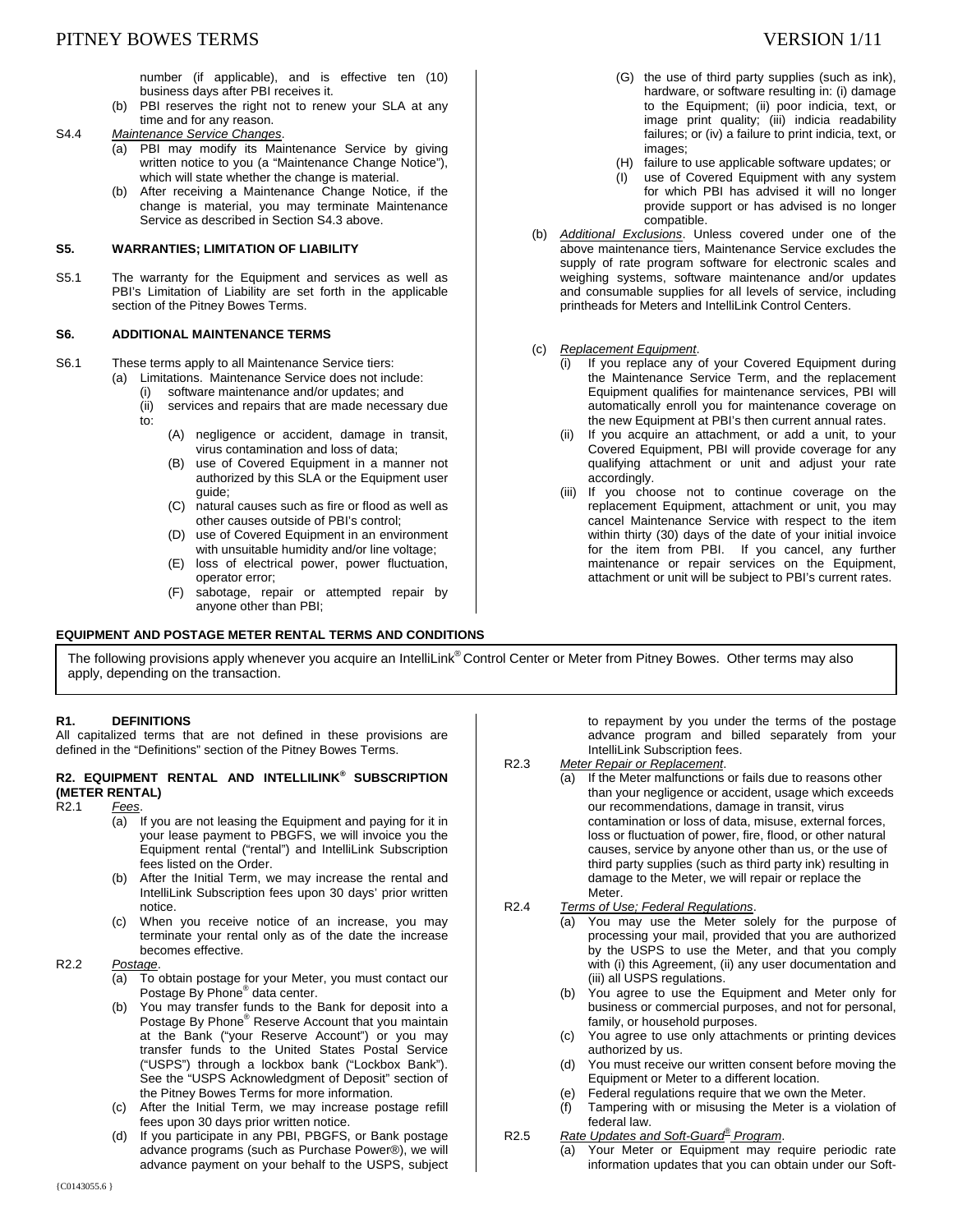## PITNEY BOWES TERMS TERMS TERMS TERMS TERMS TERMS TERMS TERMS TERMS TERMS TERMS TERMS TERMS TERMS TERMS TERMS TE

Guard program, or you will receive individual rate updates as a separate charge.

- (b) If you have purchased a Soft-Guard Subscription, we will provide up to 6 rate updates during each 12 month period following the date of installation of the Equipment.
- (c) We will provide rate updates only if required due to a postal or carrier change in rate, service, Zip Code or zone change.
- (d) Your Soft-Guard Subscription does not cover any change in rates due to custom rate changes, new classes of carrier service, or a change in Zip Code or zone due to Equipment relocation.
- (e) If your Soft-Guard Subscription has expired, or if you have received the maximum number of rate updates under your Soft-Guard Subscription, you will be billed for any additional rate update you request.
- (f) You can also renew the Soft-Guard Subscription by contacting PBI online or by telephone at the address and numbers set forth in the "How to Contact Us" section of the Pitney Bowes Terms.
- R2.6 *Warranty*.
	- (a) The warranty for the Equipment and services is set forth in the "Warranty" section of the Pitney Bowes Terms.
- R2.7 *Limitation of Liability*.
	- (a) PBI's limitation of liability is set forth in the "Limitation of Liability" section of the Pitney Bowes Terms.
- R2.8 *Collection of Information*.
	- (a) You authorize us to access and download information from your Meter. We may disclose this information to the USPS or other authorized governmental entity.

#### **UNITED STATES POSTAL SERVICE ACKNOWLEDGMENT OF DEPOSIT**

U1.1 By electing to lease or use computerized meter resetting system ("CMRS") meter equipment, you may transfer funds to the Bank for deposit into a Postage By Phone® Reserve Account which you maintain at the Bank, or you may transfer funds to the USPS through a Lockbox Bank for the purpose of prepayment of postage on CMRSequipped meters ("Deposit").

U1.2 After the effective date of the lease or meter rental Terms and Conditions between you and PBI, you may, from time to time, make deposits in your Reserve Account or may make Deposits in the Lockbox Bank account identified as: "United States Postal Service CMRS-PB."

U1.3 The USPS may, at its discretion, designate itself or a successor as recipient of Deposits made by you to the Lockbox Bank account described above.

U1.4 Any deposit made by you in your Reserve Account is subject to the Postage By Phone® Reserve Account – Agreement and Disclosure Statement governing your Reserve Account.

U1.5 Any deposit made by you in the Lockbox Bank account will be credited by the USPS only for the payment of postage for CMRS equipment.

U1.6 Such Deposits will be held within the Postal Service Fund at the U.S. Treasury and may be commingled with Deposits of other customers.

U1.7 You shall not receive or be entitled to any interest or other income earned on such Deposits.

U1.8 The USPS will provide a refund to you for remaining postage balances in CMRS equipment subject to then current USPS regulations.

U1.9 The Lockbox Bank will provide a refund to you for deposits otherwise held by the USPS.

#### **PURCHASE POWER® TERMS AND CONDITIONS**

- (b) We will not share with any third parties (except the USPS or other governmental entity) individually identifiable information that we obtain about you in this manner unless required to by law or court order.
- (c) We may elect to share aggregate data about our customers' postage usage with third parties.
- R2.9 *IntelliLink® Control Center/Meter Care and Risk of Loss*.
	- (a) You agree to take proper care of the IntelliLink Control Center and/or Meter(s) as stated in this Agreement and any user documentation.
		- (b) You assume all risk of loss or damage to the IntelliLink Control Center and/or Meter(s) while you have possession.

#### **R3. VALUE BASED SERVICES**

Value Based Services include services such as USPS<sup>®</sup> e-Return Receipt and USPS<sup>®</sup> Confirmation Services.

- R3.1 *Fees*.
	- (a) Any fees charged by the USPS for any Value Based Service you purchase are payable by you in the same way that you pay for postage.
	- (b) The USPS is solely responsible for its services.
	- (c) We are not responsible for any malfunctions of any part of the communication link connecting the IntelliLink Control Center with the USPS data system.
- R3.2 *Ending the Value Based Services*. We have the right to terminate the Value Based Services if the USPS discontinues offering the service or you breach your obligations under this Agreement and fail to cure the breach within thirty (30) days after you have been notified of it in writing.

U1.10 These refunds are provided in accordance with the regulations governing deposit of funds for CMRS, published in the Domestic Mail Manual or its successor.<br>U1111 The Lockbox

The Lockbox Bank, which collects funds on behalf of the USPS, shall provide PBI, on each business day, information as to the amount of each Deposit made to the USPS by you, so PBI can update PBI's records.

U1.12 PBI may deposit funds on your behalf.

U1.13 The USPS will make no advances. Any relationship concerning advances is between you and PBI, PBGFS and/or the Bank.

U1.14 You acknowledge that the terms of this arrangement may be

changed, modified, or revoked by the USPS, with appropriate notice.<br>U1.15 USPS regulations governing the deposit of funds for CMF USPS regulations governing the deposit of funds for CMRS are published in the Domestic Mail Manual or its successor.

U1.16 You shall be subject to all applicable rules, regulations, and orders of the USPS, including future changes to such rules, regulations and orders, and such additional terms and conditions as may be determined in accordance with applicable law.

U1.17 The USPS rules, regulations, and orders prevail in the event of any conflict with any other terms and conditions applicable to any Deposit.

U1.18 By engaging in any transaction through the Lockbox Bank, which will have the effect of setting postage through CMRS meter equipment, your activities concerning CMRS are subject to this USPS Acknowledgment of Deposit. ACKNOWLEDGMENT OF DEPOSIT REQUIREMENT. By signing this Agreement, you represent that you have read the Acknowledgment of Deposit Requirement and are familiar with its terms. You agree that upon execution of this Agreement with PBI, you will also be bound by all terms and conditions of the Acknowledgment of Deposit Requirement, as it may be amended from time to time.

The following provisions apply when you first enroll in the Purchase Power Program (the "Program"). Additionally, you will receive from us a set of more specific provisions within twenty (20) days of the date of this Agreement that will be more specifically tailored to your Purchase Power Account (the "Account") and will apply to your ongoing participation in the Program.

P1.1 *General.* (a) In order to participate in the Program, you must provide the information described in Section P1.8. (b) If you subscribe to the EasyPermitPostage® service, you may use the Purchase Power credit line to pay for permit postage and associated USPS fees.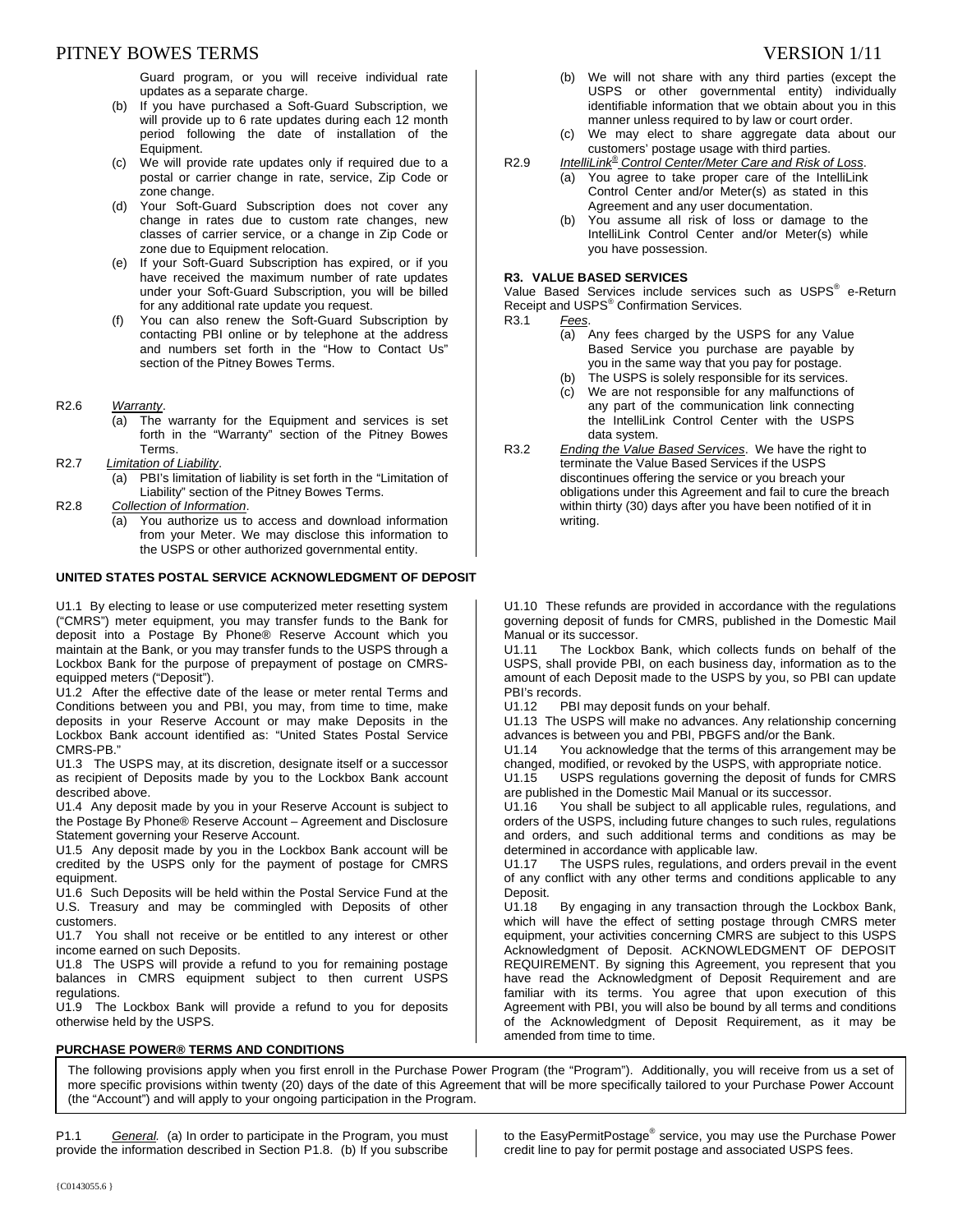(c) The Purchase Power credit line is a product of The Pitney Bowes Bank, Inc. (the "Bank") and is not available to individuals for personal, family, or household purposes.

P1.2 *Account Charges*. (a) Your Purchase Power Account (the "Account") will be charged for the amount of postage, products, and services requested and the related fees, if applicable.(b) Unless prohibited by law, you agree to pay the fees and charges of which the Bank has given you notice, including, without limitation, the fees and charges relating to: (i) transaction fees, if applicable; (ii) your failure to pay in a timely manner; (iii) your exceeding your credit line; and (iv) fees attributable to the return of any checks that you give to the Bank as payment of the Account.

P1.3 *Billing, Payments, and Collection*. (a) You will receive a billing statement for each billing cycle in which you have activity on the Account. The Bank reserves the right to deliver any statement electronically to the email address that is then on file for the Company. (b) Payments are due by the due date shown on your billing statement. (c) You may pay the entire balance due or a portion of the balance, provided that you pay at least the minimum payment shown on the statement. In the event of a partial payment, you will be responsible for the unpaid balance.<br>P1.4 Deferred Payment Terms

**Deferred Payment Terms.** (a) By using the Program, you agree that whenever there is an unpaid balance outstanding on the Account which is not paid in full by the due date shown on your billing statement, the Bank will charge you, and you will pay, interest on the unpaid balance of the Account from time to time, for each day from the date the transaction is posted to the Account until the date the unpaid balance is paid in full, at a variable rate equal to the Annual Percentage Rate applicable to the Account from time to time. (b) (i) The Annual Percentage Rate applicable to the Account will be: the greater of (a) 22% and (b) the sum of the highest "Prime Rate" published in the "Money Rates" section of *The Wall Street Journal* on the last business day of the month and the margin set forth below (the sum of the margin and the Prime Rate is herein called the "Floating Rate"). (ii) The Annual Percentage Rate will be adjusted on a monthly basis based on any fluctuation in the Floating Rate, if applicable.

(iii) Any change in the Annual Percentage Rate based on the calculation described in this section will become effective on the first day of your next billing cycle. (iv) The margin which will be added to the Prime Rate to determine the Floating Rate will be 14.75% (using the Prime Rate in effect as of March 31, 2010, the daily periodic rate

would be .049315% and the corresponding annual percentage rate would be 18.00%). (v) The Account balance that is subject to a finance charge each day will include (a) outstanding balances, minus any payments and credits received by the Bank on the Account that day, and (b) unpaid interest, fees, and other charges on the Account. (vi) The Bank will charge a minimum finance charge of \$1.00 in any billing cycle if the finance charge as calculated above is less than \$1.00. (vii) Each payment that you make will be applied to reduce the outstanding balance of the Account and replenish your available credit line. (viii) The Bank may refuse to extend further credit if the amount of a requested charge plus your existing balance exceeds your credit.

P1.5 *Account Cancellation and Suspension*. (a) The Bank may at any time close or suspend the Account, and may refuse to allow further charges to the Account. (b) Cancellation or suspension will not affect your obligation to pay any amounts you owe.

P1.6 *Amendments; Electronic Delivery; Termination*. (a) The Bank can amend any of the provisions and terms related to the Program at any time by written notice to you or by electronic notice via the email address that is then on file for the Company. You are consenting to electronic delivery of any amendments to the Program terms. (b) Each time you use the Program, you are signifying your acceptance of the terms and provisions then in effect. (c) An amendment becomes effective on the date stated in the notice and will apply to any outstanding balance on the Account. (d) The Bank may terminate the Program at any time and will notify you in the event of any termination. (e) Any outstanding obligation will survive termination of the Program.<br>P1.7 Governing Law.

The Program and any advances are governed by and construed in accordance with the laws of the State of Utah and applicable federal law.

P1.8 *USA PATRIOT Act*. (a) Federal law requires financial institutions to obtain, verify and record information that identifies each person who opens an account. (b) The Bank asks that you provide identifying information, including your address and taxpayer identification number. (c) The Bank may also ask for additional identifying information, where appropriate, including asking that your representative who is opening the Account provide his/her name, address, date of birth, driver's license and/or other documents and information that will allow the Bank to identify him/her.

## **PRESORTXTRA PROGRAM TERMS AND CONDITIONS**

The following provisions apply when you enroll in the Pitney Bowes PresortXtra Program and apply only to the services provided under the PresortXtra Program.

#### **X1. PBI'S RESPONSIBILITIES**

Depending on the service(s) you have selected on your PresortXtra qualification form, we will pick up your metered First Class letters ("Letters"), First Class flats ("Flats"), or both ("Program Mail"), provided to us and prepared by you in accordance with additional terms and conditions provided to you when you enroll in the PresortXtra Program ("Additional Terms and Conditions"). We will pick up your Letters and/or Flats at your designated location(s) and in accordance with the schedule we may mutually agree upon from time to time. We will sort this mail at one of our facilities. For Letters only, we will apply a United States Postal Service ("USPS") "Move Update" process to your mail. We will deliver the mail to the USPS for final delivery. We will perform this service under this Agreement in accordance with accepted mail processing industry standards. EXCEPT AS OTHERWISE PROVIDED HEREIN, WE MAKE NO OTHER WARRANTIES, EXPRESS OR IMPLIED.

#### **X2. CUSTOMER'S RESPONSIBILITIES**

X2.1 Letters. As of the date of this Agreement: for Letters, you will meter your Program Mail at the USPS rates set forth in the Additional Terms and Conditions. NO REPRESENTATION IS MADE AS TO THE AMOUNT OF YOUR MAIL THAT WILL QUALIFY FOR PRESORT MAILING RATES, AND YOU WILL BE RESPONSIBLE FOR METERING YOUR PROGRAM MAIL IN ACCORDANCE WITH THE TERMS OF THIS AGREEMENT REGARDLESS OF THE AMOUNT OF YOUR PROGRAM MAIL THAT QUALIFIES OR DOES NOT QUALIFY FOR PRESORT RATES. YOU HEREBY ASSIGN ANY AND ALL OF YOUR RIGHTS TO RECEIVE ANY POSTAGE REFUNDS OR REBATES BASED ON THE AMOUNT OF YOUR MAIL THAT QUALIFIES FOR ANY ADDITIONAL PRESORT MAILING RATES TO PBI (OR ITS SUBSIDIARIES) AND ALL SUCH REFUNDS OR REBATES WILL BECOME THE PROPERTY OF AND BE RETAINED BY PBI (OR ITS SUBSIDIARIES).

X2.2 Flats. You will prepare and process your Flats as described in the Additional Terms and Conditions. You are responsible for metering all Flats that meet the criteria detailed in the Additional Terms and Conditions at the current USPS 3 digit first class flat rate. You agree that we will invoice you through your Purchase Power Credit Line at the rate set forth in the Additional Terms and Conditions. We will bill you for the difference between the USPS regular flat rate and the 3 digit USPS First Class flat rate for any Flats that do not comply with the requirements outlined in the Additional Terms and Conditions.

X2.3 General. You will have your Program Mail ready for pickup at your designated locations and in accordance with the schedule we